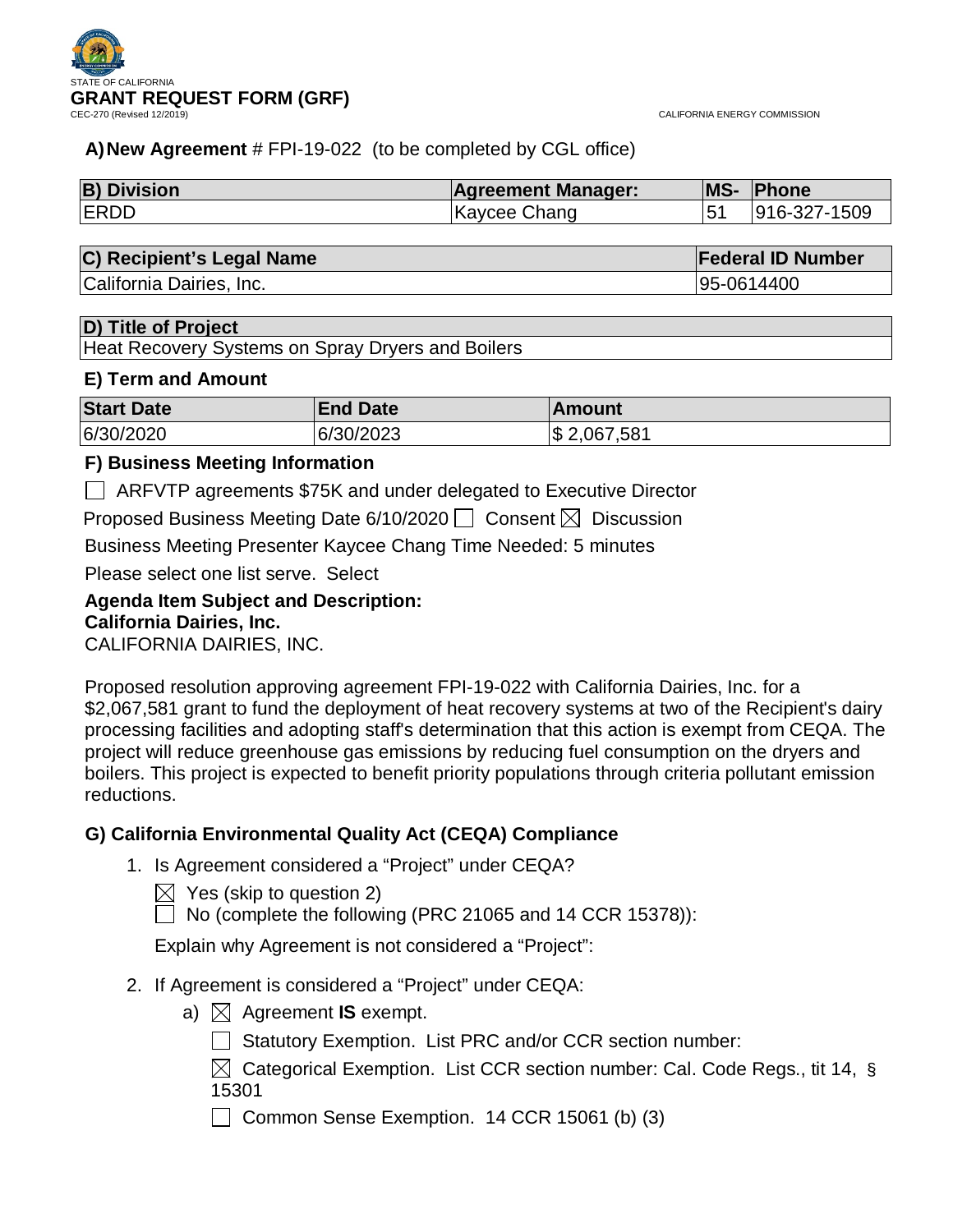

CALIFORNIA ENERGY COMMISSION

Explain reason why Agreement is exempt under the above section: 14 C.C.R. 15301. This project will involve minor alteration of existing facilities and mechanical equipment at existing food processing facilities and will result in no expansion of the existing use. The project is for heat recovery systems, and upgrades include heat exchangers, pumps, expansion tank skids, valves, plumbing, electrical hardware, and wiring. The materials used to construct the system are chemically inert, not hazardous to human health, and do not have a significant effect on the environment. The systems purchased have safety certifications in compliance with relevant codes and standards. In addition, all required permits for installation and operation of the system will be obtained prior to system installation and demonstration. The demonstration will not have a significant impact on local air quality, noise, or traffic. For these reasons, the project will not have a significant effect on the environment and falls under the categorical exemption listed in 14 C.C.R. 15301.

b) Agreement **IS NOT** exempt. (consult with the legal office to determine next steps)

Check all that apply

 $\Box$  Initial Study

 $\Box$  Negative Declaration

 $\Box$  Mitigated Negative Declaration

Environmental Impact Report

Statement of Overriding Considerations

# **H) List all subcontractors (major and minor) and equipment vendors:** (attach additional sheets as necessary)

| <b>Legal Company Name:</b> | <b>Budget</b> |
|----------------------------|---------------|
| Skyven Technologies, Inc.  | \$96,831      |
|                            |               |
|                            |               |

# **I) List all key partners: (attach additional sheets as necessary)**

| <b>Legal Communist</b><br>ame.<br>—∽yuı |  |  |
|-----------------------------------------|--|--|
|                                         |  |  |

# **J) Budget Information**

| <b>Funding Source</b> | <b>Funding Year of</b><br><b>Appropriation</b> | <b>Budget List</b><br><b>Number</b> | Amount      |
|-----------------------|------------------------------------------------|-------------------------------------|-------------|
| <b>IGGRF</b>          | $18 - 19$                                      | 301.002AB                           | \$2,067,581 |
|                       |                                                |                                     |             |
|                       |                                                |                                     |             |

R&D Program Area: EERO: FPIP TOTAL: \$2,067,581

Explanation for "Other" selection

Reimbursement Contract #: Federal Agreement #: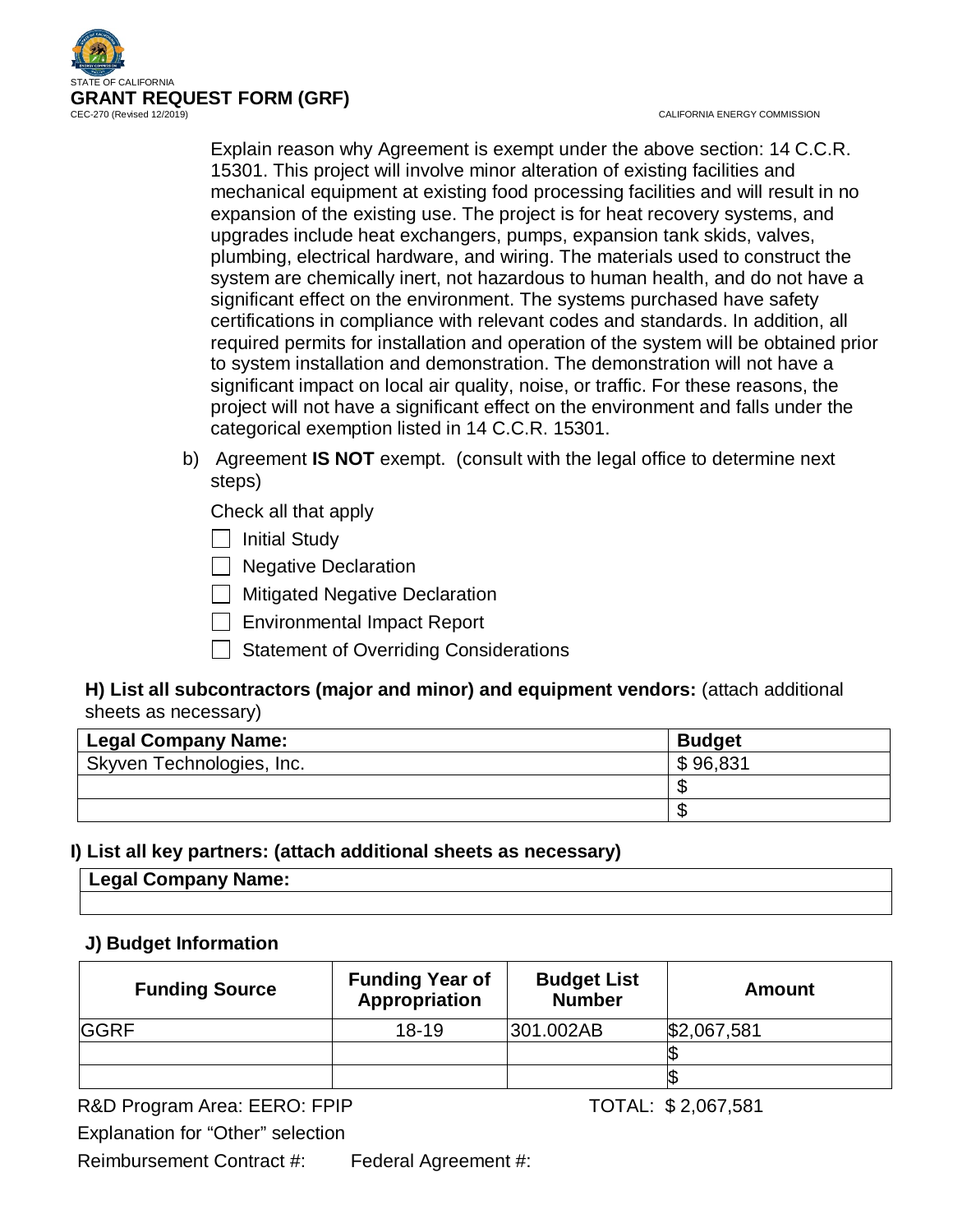

# **K) Recipient's Contact Information**

# **1. Recipient's Administrator/Officer**

Name: Mike Wyant Address: 2000 N Plaza Dr

City, State, Zip: Visalia, CA 93291- 9358 Phone: 559-625-2200 E-Mail: mwyant@californiadairies.com

CALIFORNIA ENERGY COMMISSION

# **2. Recipient's Project Manager** Name: Darrin Monteiro

Address: 2000 N Plaza Dr

City, State, Zip: Visalia, CA 93291- 9358 Phone: 559-625-2200 E-Mail: dmonteiro@californiadairies.com

# **L) Selection Process Used**

- $\boxtimes$  Competitive Solicitation Solicitation #: GFO-19-901p2
- $\Box$  First Come First Served Solicitation Solicitation #:

# **M) The following items should be attached to this GRF**

- 1. Exhibit A, Scope of Work  $\boxtimes$  Attached
- 2. Exhibit B, Budget Detail  $\boxtimes$  Attached
- 3. CEC 105, Questionnaire for Identifying Conflicts  $\boxtimes$  Attached
- 4. Recipient Resolution  $\boxtimes$  N/A  $\Box$  Attached
- 5. CEQA Documentation  $\boxtimes$  N/A  $\Box$  Attached

**\_\_\_\_\_\_\_\_\_\_\_\_\_\_\_\_\_\_\_\_\_\_\_\_\_\_\_ \_\_\_\_\_\_\_\_\_\_\_\_\_\_ Agreement Manager Date**

**\_\_\_\_\_\_\_\_\_\_\_\_\_\_\_\_\_\_\_\_\_\_\_\_\_\_\_ \_\_\_\_\_\_\_\_\_\_\_\_\_\_ Office Manager Date** 

**\_\_\_\_\_\_\_\_\_\_\_\_\_\_\_\_\_\_\_\_\_\_\_\_\_\_\_ \_\_\_\_\_\_\_\_\_\_\_\_\_\_ Deputy Director Date** 

- 
- 
- 
- 
-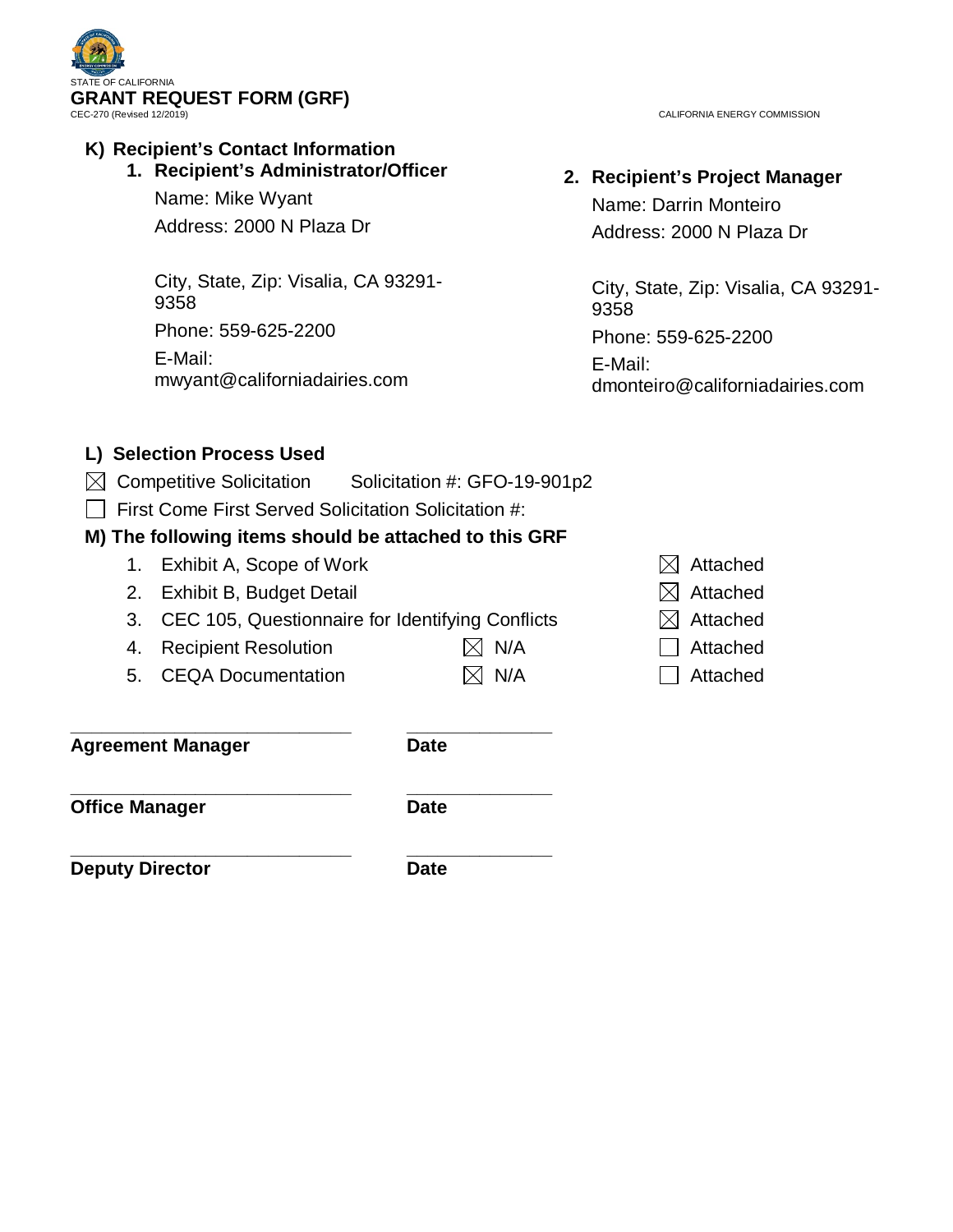# **I. TASK ACRONYM/TERM LISTS**

# **A. Task List**

| Task # | $\mathsf{CPR}^1$ | <b>Task Name</b>                           |
|--------|------------------|--------------------------------------------|
|        |                  | <b>General Project Tasks</b>               |
|        |                  | Site Preparation and Equipment Procurement |
|        |                  | <b>Equipment Installation</b>              |
|        |                  | <b>Measurement and Verification</b>        |
|        |                  | Technology/Knowledge Transfer Activities   |

#### **B. Acronym/Term List**

| Acronym/Term | <b>Meaning</b>                      |
|--------------|-------------------------------------|
| <b>CAM</b>   | <b>Commission Agreement Manager</b> |
| CAO          | <b>Commission Agreement Officer</b> |
| <b>CPR</b>   | <b>Critical Project Review</b>      |
| <b>GHG</b>   | <b>Greenhouse Gas</b>               |
| M&V          | Measurement and Verification        |
| Recipient    | California Dairies, Inc.            |

#### **II. PURPOSE OF AGREEMENT, PROBLEM/SOLUTION STATEMENT, AND GOALS AND OBJECTIVES**

# **A. Purpose of Agreement**

The purpose of this Agreement is to fund the deployment of heat recovery systems at two of the Recipient's dairy processing facilities to reduce fossil fuel consumption and greenhouse gas (GHG) emissions.

# **B. Problem/ Solution Statement**

#### **Problem**

Industrial food manufacturing processes require large amounts of heat. This heat is produced by burning fossil fuels such as natural gas. Much of the heat escapes the processes through hot exhaust streams, and additional fuel must be burned to make up for the lost heat. The excess fuel consumption results in the release of excess amounts of carbon dioxide to the atmosphere.

### **Solution**

The Recipient will install heat recovery systems on all spray dryers at one facility and all boilers at two facilities. These systems will capture heat escaping from hot exhaust streams and utilize it to pre-heat input streams such as dryer intake air and water for sanitation. This directly reduces the fuel consumption on the dryers and boilers, thereby reducing GHG emissions at both facilities.

 $\overline{a}$ 

<span id="page-3-0"></span><sup>1</sup> Please see subtask 1.3 in Part III of the Scope of Work (General Project Tasks) for a description of Critical Project Review (CPR) Meetings.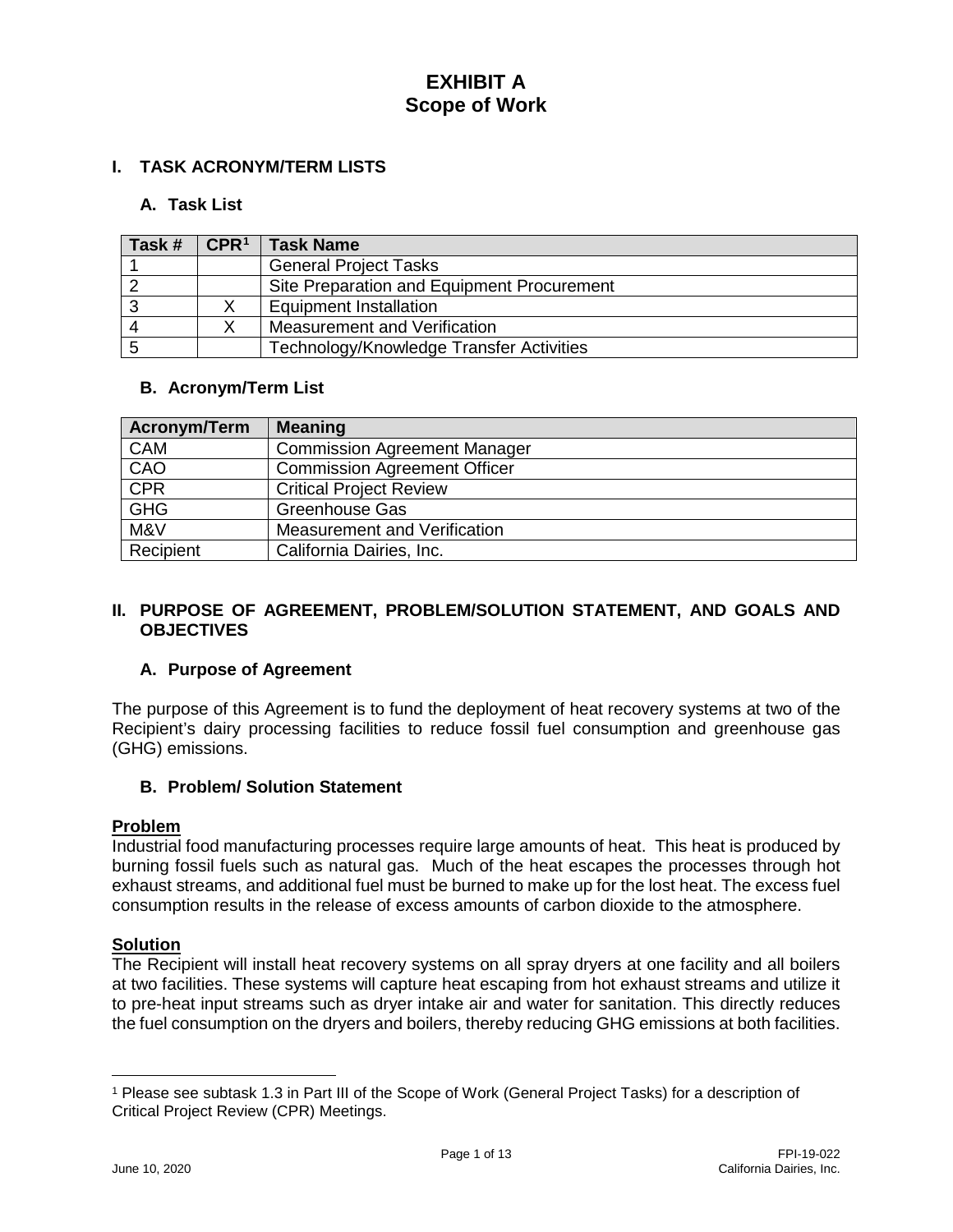# **C. Goals and Objectives of the Agreement**

### **Agreement Goals**

The goal of this Agreement is to reduce the GHG emissions at two of the Recipient's facilities by reducing the amount of natural gas that must be burned to support facility operations.

#### **Agreement Objectives**

The objectives of this Agreement are to:

- Measure the natural gas consumption at both dairy processing facilities in order to establish a baseline for future comparisons.
- Install and operate heat recovery systems capable of reducing the facilities' natural gas consumption.
- Measure and validate the reductions of fuel consumption and GHG emissions resulting from the installation and operation of the heat recovery systems.
- Reduce natural gas consumption by 1,600,000 therms per year and GHG emissions by 9000 metric tons of carbon dioxide equivalent per year at the dairy processing facilities.
- Share knowledge about the project with other food processors and market segments in California that can use the technology demonstrated.

# **III. TASK 1 GENERAL PROJECT TASKS**

#### **PRODUCTS**

#### **Subtask 1.1 Products**

The goal of this subtask is to establish the requirements for submitting project products (e.g., reports, summaries, plans, and presentation materials). Unless otherwise specified by the Commission Agreement Manager (CAM), the Recipient must deliver products as required below by the dates listed in the **Project Schedule (Part V).** Products that require a draft version are indicated by marking **"(draft and final)"** after the product name in the "Products" section of the task/subtask. If "(draft and final)" does not appear after the product name, only a final version of the product is required. With respect to due dates within this Scope of Work, **"days"** means working days.

#### **The Recipient shall:**

For products that require a draft version, including the Final Report Outline and Final Report

- Submit all draft products to the CAM for review and comment in accordance with the Project Schedule (Part V). The CAM will provide written comments to the Recipient on the draft product within 15 days of receipt, unless otherwise specified in the task/subtask for which the product is required.
- Consider incorporating all CAM comments into the final product. If the Recipient disagrees with any comment, provide a written response explaining why the comment was not incorporated into the final product.
- Submit the revised product and responses to comments within 10 days of notice by the CAM, unless the CAM specifies a longer time period, or approves a request for additional time.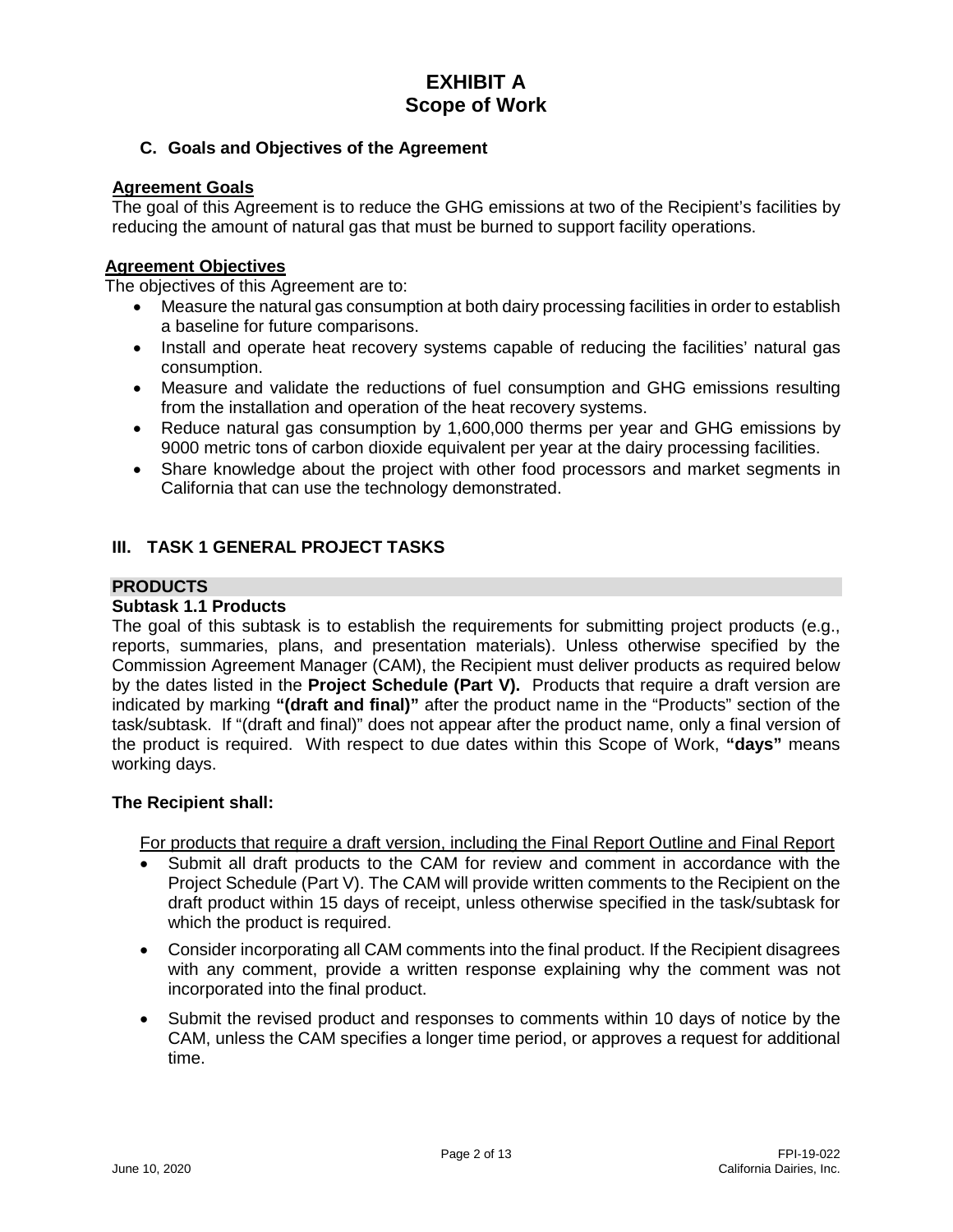#### For products that require a final version only

• Submit the product to the CAM for acceptance. The CAM may request minor revisions or explanations prior to acceptance.

#### For all products

• Submit all data and documents required as products in accordance with the following:

#### Instructions for Submitting Electronic Files and Developing Software:

#### o **Electronic File Format**

 Submit all data and documents required as products under this Agreement in an electronic file format that is fully editable and compatible with the Energy Commission's software and Microsoft (MS)-operating computing platforms, or with any other format approved by the CAM. Deliver an electronic copy of the full text of any Agreement data and documents in a format specified by the CAM, such as memory stick or CD-ROM.

The following describes the accepted formats for electronic data and documents provided to the Energy Commission as products under this Agreement, and establishes the software versions that will be required to review and approve all software products:

- Data sets will be in MS Access or MS Excel file format (version 2007 or later), or any other format approved by the CAM.
- Text documents will be in MS Word file format, version 2007 or later.
- Documents intended for public distribution will be in PDF file format.
- The Recipient must also provide the native Microsoft file format.
- **Project management documents will be in Microsoft Project file format, version** 2007 or later.

#### o **Software Application Development**

Use the following standard Application Architecture components in compatible versions for any software application development required by this Agreement (e.g., databases, models, modeling tools), unless the CAM approves other software applications such as open source programs:

- Microsoft ASP.NET framework (version 3.5 and up). Recommend 4.0.
- Microsoft Internet Information Services (IIS), (version 6 and up) Recommend 7.5.
- Visual Studio.NET (version 2008 and up). Recommend 2010.
- C# Programming Language with Presentation (UI), Business Object and Data Layers.
- **SQL (Structured Query Language).**
- Microsoft SQL Server 2008, Stored Procedures. Recommend 2008 R2.
- **Microsoft SQL Reporting Services. Recommend 2008 R2.**
- **XML** (external interfaces).

Any exceptions to the Electronic File Format requirements above must be approved in writing by the CAM. The CAM will consult with the Energy Commission's Information Technology Services Branch to determine whether the exceptions are allowable.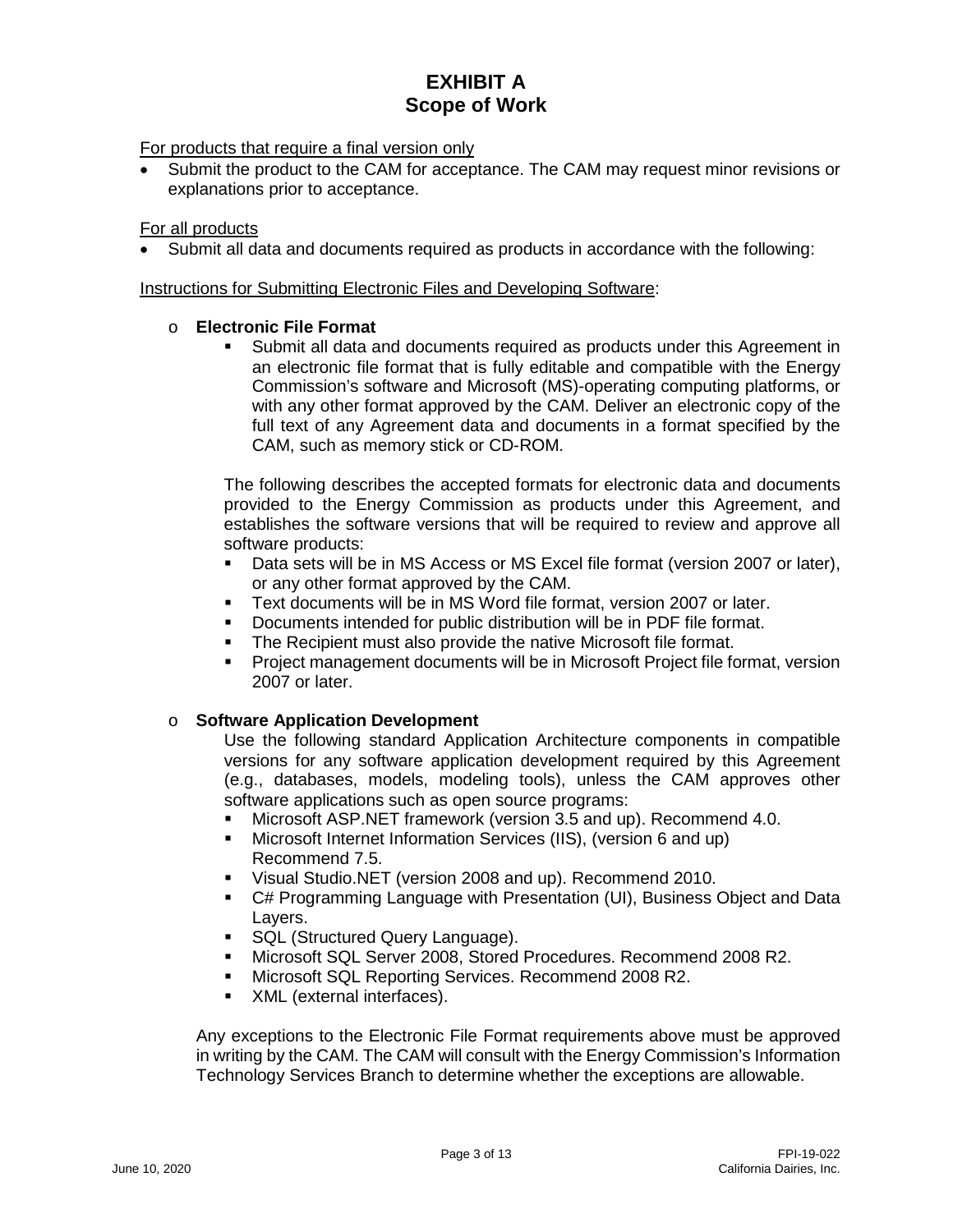#### *MEETINGS*

#### **Subtask 1.2 Kick-off Meeting**

The goal of this subtask is to establish the lines of communication and procedures for implementing this Agreement.

#### **The Recipient shall:**

• Attend a "Kick-off" meeting with the CAM, the Commission Agreement Officer (CAO), and any other Energy Commission staff relevant to the Agreement. The Recipient will bring its Project Manager and any other individuals designated by the CAM to this meeting. The administrative and technical aspects of the Agreement will be discussed at the meeting. Prior to the meeting, the CAM will provide an agenda to all potential meeting participants. The meeting may take place in person or by electronic conferencing (e.g., WebEx), with approval of the CAM.

The administrative portion of the meeting will include discussion of the following:

- o Terms and conditions of the Agreement;
- o Administrative products (subtask 1.1);
- o CPR meetings (subtask 1.3);
- o Match fund documentation (subtask 1.6);
- o Permit documentation (subtask 1.7);
- o Subcontracts (subtask 1.8); and
- o Any other relevant topics.

The technical portion of the meeting will include discussion of the following:

- o The CAM's expectations for accomplishing tasks described in the Scope of Work;
- o An updated Project Schedule;
- o Technical products (subtask 1.1);
- o Progress reports and invoices (subtask 1.5);
- o Final Report (subtask 1.6); and
- o Any other relevant topics.
- Provide an *Updated Project Schedule, List of Match Funds,* and *List of Permits*, as needed to reflect any changes in the documents.

#### **The CAM shall:**

- Designate the date and location of the meeting.
- Send the Recipient a *Kick-off Meeting Agenda*.

#### **Recipient Products:**

- Updated Project Schedule *(if applicable)*
- Updated List of Match Funds *(if applicable)*
- Updated List of Permits *(if applicable)*

#### **CAM Product:**

• Kick-off Meeting Agenda

#### **Subtask 1.3 Critical Project Review (CPR) Meetings**

The goal of this subtask is to determine if the project should continue to receive Energy Commission funding, and if so whether any modifications must be made to the tasks, products,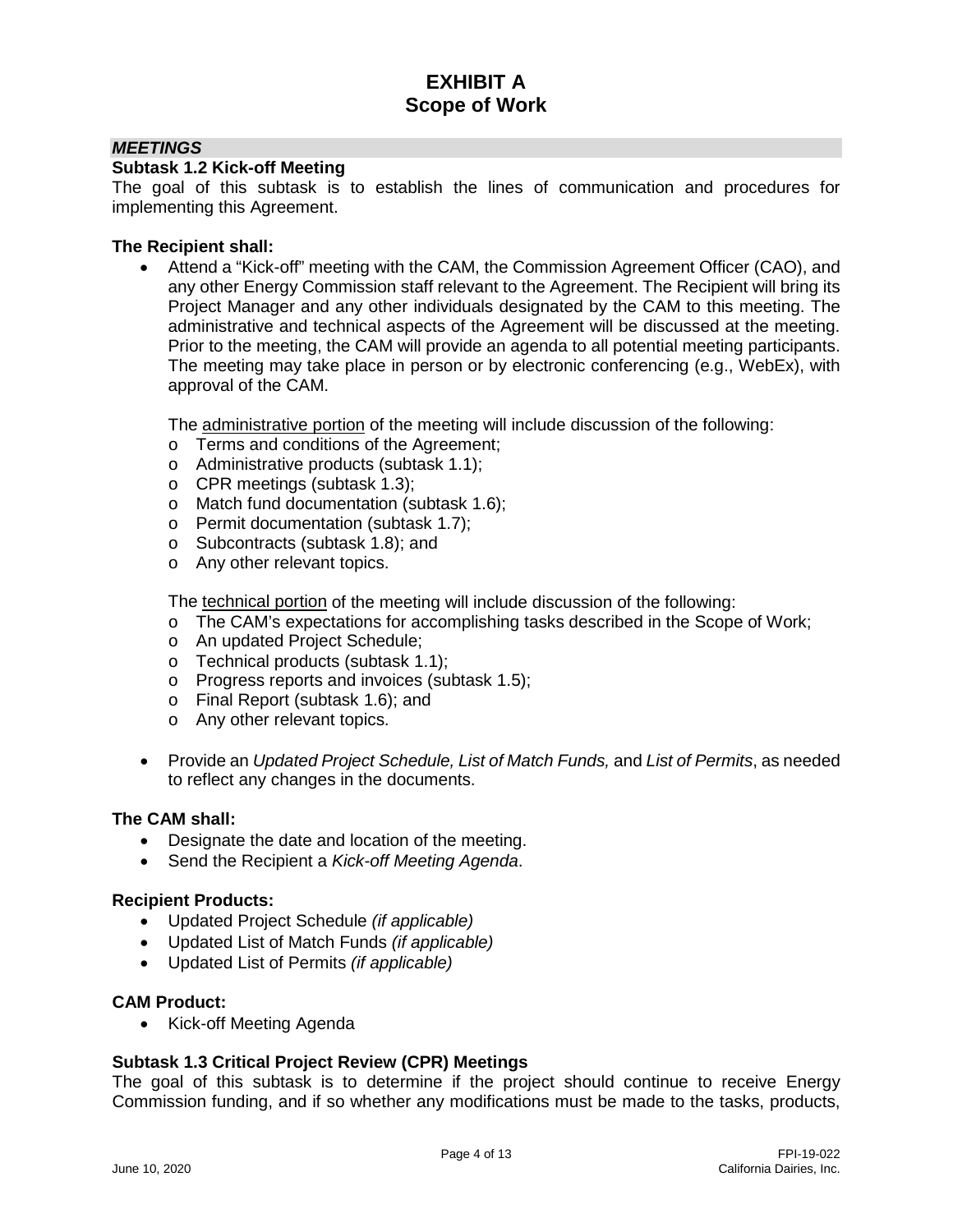schedule, or budget. CPR meetings provide the opportunity for frank discussions between the Energy Commission and the Recipient. As determined by the CAM, discussions may include project status, challenges, successes, final report preparation, and progress on technical transfer and production readiness activities (if applicable). Participants will include the CAM and the Recipient, and may include the CAO and any other individuals selected by the CAM to provide support to the Energy Commission.

CPR meetings generally take place at key, predetermined points in the Agreement, as determined by the CAM and as shown in the Task List on page 1 of this Exhibit. However, the CAM may schedule additional CPR meetings as necessary. The budget will be reallocated to cover the additional costs borne by the Recipient, but the overall Agreement amount will not increase. CPR meetings generally take place at the Energy Commission, but they may take place at another location, or may be conducted via electronic conferencing (e.g., WebEx) as determined by the CAM.

#### **The Recipient shall:**

- Prepare a *CPR Report* for each CPR meeting that: (1) discusses the progress of the Agreement toward achieving its goals and objectives; and (2) includes recommendations and conclusions regarding continued work on the project.
- Submit the CPR Report along with any other *Task Products* that correspond to the technical task for which the CPR meeting is required (i.e., if a CPR meeting is required for Task 2, submit the Task 2 products along with the CPR Report).
- Attend the CPR meeting.
- Present the CPR Report and any other required information at each CPR meeting.

#### **The CAM shall:**

- Determine the location, date, and time of each CPR meeting with the Recipient's input.
- Send the Recipient a *CPR Agenda* and a *List of Expected CPR Participants* in advance of the CPR meeting. If applicable, the agenda will include a discussion of match funding and permits.
- Conduct and make a record of each CPR meeting. Provide the Recipient with a *Schedule for Providing a Progress Determination* on continuation of the project.
- Determine whether to continue the project, and if so whether modifications are needed to the tasks, schedule, products, or budget for the remainder of the Agreement. If the CAM concludes that satisfactory progress is not being made, this conclusion will be referred to the Deputy Director of the Energy Research and Development Division.
- Provide the Recipient with a *Progress Determination* on continuation of the project, in accordance with the schedule. The Progress Determination may include a requirement that the Recipient revise one or more products.

#### **Recipient Products:**

- CPR Report(s)
- Task Products (draft and/or final as specified in the task)

#### **CAM Products:**

- CPR Agenda
- List of Expected CPR Participants
- Schedule for Providing a Progress Determination
- Progress Determination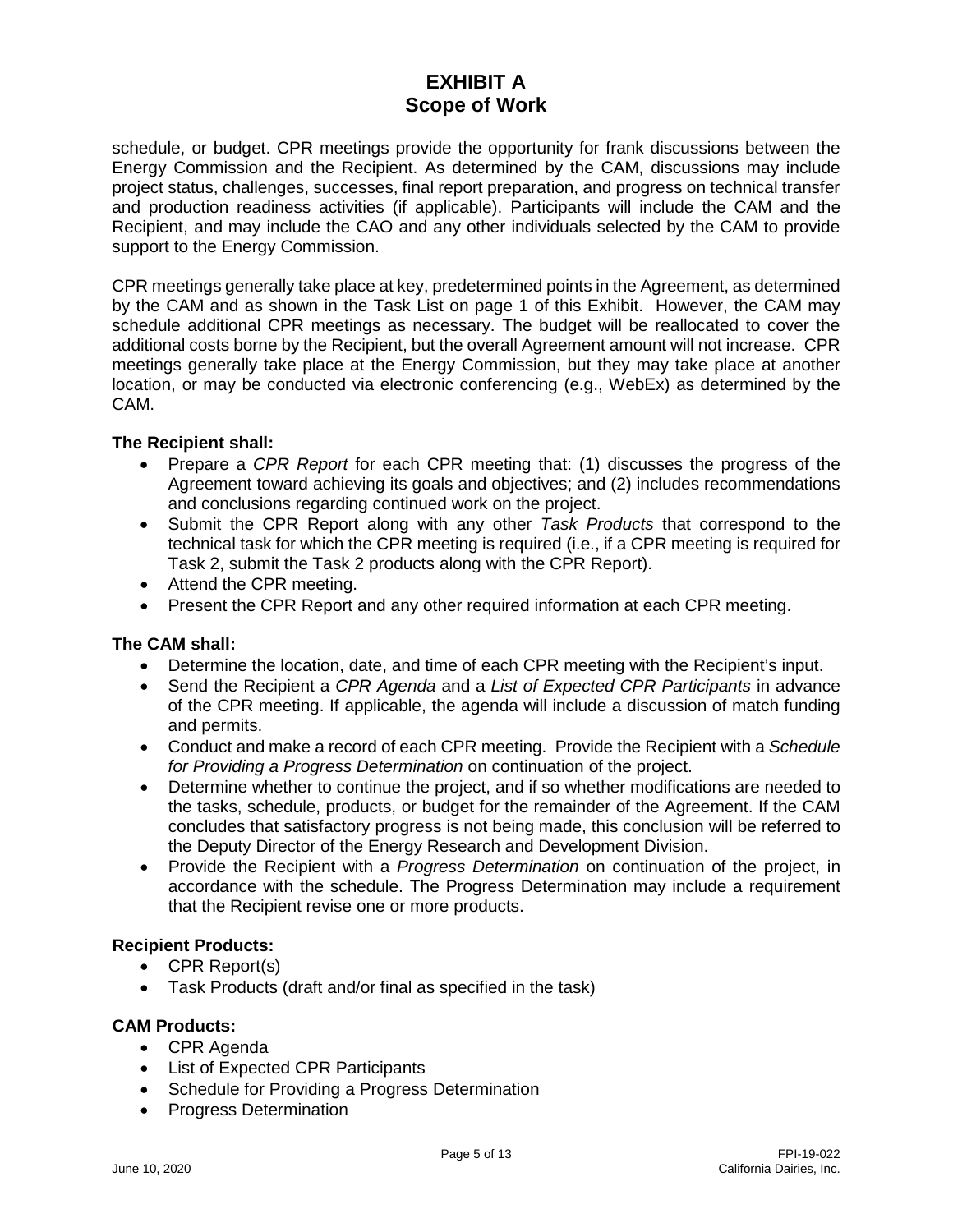### **Subtask 1.4 Final Meeting**

The goal of this subtask is to complete the closeout of this Agreement.

#### **The Recipient shall:**

Meet with Energy Commission staff to present project findings, conclusions, and recommendations. The final meeting must be completed during the closeout of this Agreement. This meeting will be attended by the Recipient and CAM, at a minimum. The (meeting may occur in person or by electronic conferencing (e.g., WebEx), with approval of the CAM.

The technical and administrative aspects of Agreement closeout will be discussed at the meeting, which may be divided into two separate meetings at the CAM's discretion.

- o The technical portion of the meeting will involve the presentation of findings, conclusions, and recommended next steps (if any) for the Agreement. The CAM will determine the appropriate meeting participants.
- o The administrative portion of the meeting will involve a discussion with the CAM and the CAO of the following Agreement closeout items:
	- Disposition of any state-owned equipment.
	- Need to file a Uniform Commercial Code Financing Statement (Form UCC-1) regarding the Energy Commission's interest in patented technology.
	- The Energy Commission's request for specific "generated" data (not already provided in Agreement products).
	- Need to document the Recipient's disclosure of "subject inventions" developed under the Agreement.
	- "Surviving" Agreement provisions such as repayment provisions and confidential products.
	- Final invoicing and release of retention.
- Prepare a *Final Meeting Agreement Summary* that documents any agreement made between the Recipient and Commission staff during the meeting.
- Prepare a *Schedule for Completing Agreement Closeout Activities*.
- Provide *All Draft and Final Written Products* on a CD-ROM or USB memory stick, organized by the tasks in the Agreement.

#### **Products:**

- Final Meeting Agreement Summary *(if applicable)*
- Schedule for Completing Agreement Closeout Activities
- All Draft and Final Written Products

#### *REPORTS AND INVOICES*

#### **Subtask 1.5 Progress Reports and Invoices**

The goals of this subtask are to: (1) periodically verify that satisfactory and continued progress is made towards achieving the project objectives of this Agreement; and (2) ensure that invoices contain all required information and are submitted in the appropriate format.

- Submit a quarterly *Progress Report* to the CAM. Each progress report must:
	- o Summarize progress made on all Agreement activities as specified in the scope of work for the preceding month, including accomplishments, problems, milestones,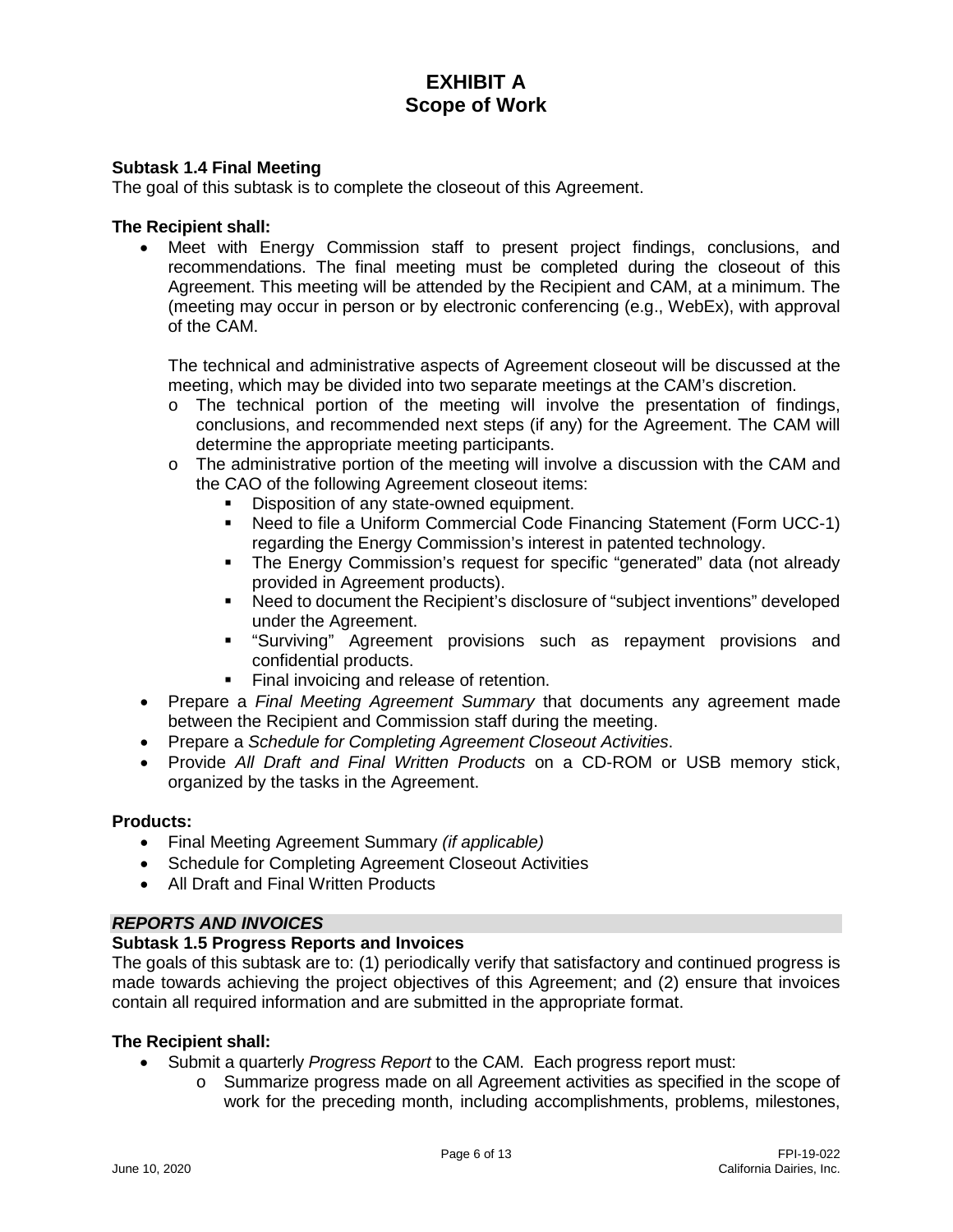products, schedule, fiscal status, and an assessment of the ability to complete the Agreement within the current budget and any anticipated cost overruns. See the Progress Report Format Attachment for the recommended specifications.

• Submit a quarterly *Invoice* that follows the instructions in the "Payment of Funds" section of the terms and conditions, including a financial report on Match Fund and in-state expenditures.

### **Products:**

- Progress Reports
- **Invoices**

#### **Subtask 1.6 Final Report**

The goal of this subtask is to prepare a comprehensive Final Report that describes the original purpose, approach, results, and conclusions of the work performed under this Agreement. The CAM will review the Final Report according to the Project Schedule. When creating the Final Report, the Recipient must use the Style Manual provided by the CAM.

- 1) Prepare a *Final Report* for this Agreement in accordance with the Style Manual, and Final Report Template provided by the CAM with the following considerations:
	- Ensure that the report includes the following items, in the following order:
		- Cover page (**required**)
		- Credits page on the reverse side of cover with legal disclaimer (**required**)
		- Acknowledgements page (optional)
		- Table of Contents (**required**, followed by List of Figures and List of Tables, if needed)
		- Executive summary (**required)** following the Executive Summary **Template**
		- Include a summary table that includes the following information, but is not limited to (**required)**:
			- o Recipient name;
			- o Project description;
			- o Project location(s);
			- o Census tract;
			- o Dates: project selected and completed;
			- o GGRF dollars allocated;
			- o Leveraged and/or match funds;
			- o Estimated/actual total project GHG emission reductions;
			- o Estimated/actual energy saved (kWh, therms, or other fuels) for energy efficiency projects;
			- o Estimated/actual energy generated (kWh or therm equivalents) for renewable energy projects;
			- o Other benefits or results;
			- o Other market sectors that can benefit from the project
			- o Benefits to priority populations.
		- Appendices Include a copy of the M&V report for each demonstration site funded by the Energy Commission grant). (**required)**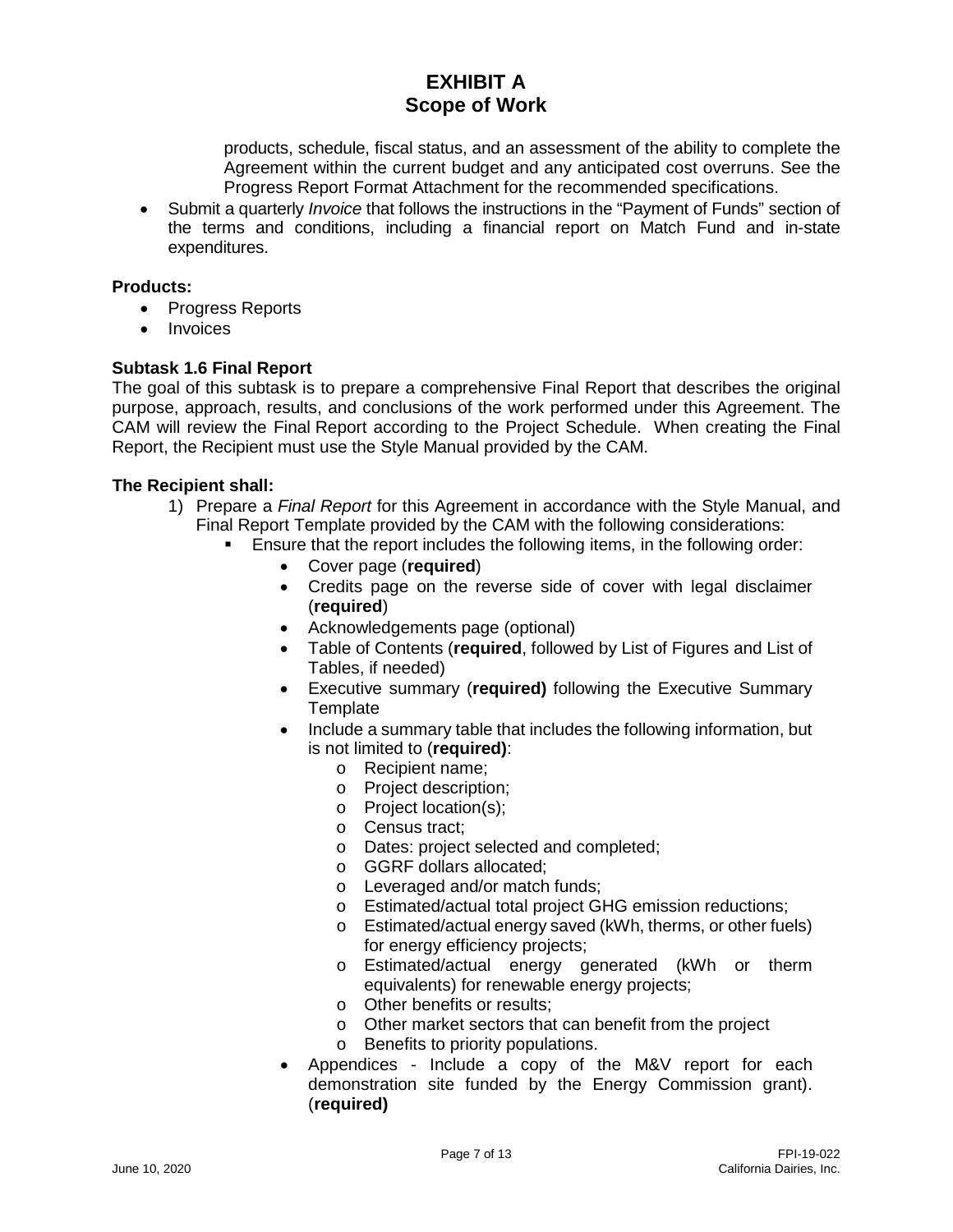- Follow the Style Guide format requirements for headings, figures/tables, citations, and acronyms/abbreviations.
- **Ensure that the document omits subjective comments and opinions.** However, recommendations in the conclusion of the report are allowed.
- Submit a draft of the report to the CAM for review and comment according to the project schedule. The CAM will provide written comments to the Recipient on the draft product within 15 days of receipt
- Consider incorporating all CAM comments into the Final Report. If the Recipient disagrees with any comment, provide a written response explaining why the comment was not incorporated into the final product
- Submit the revised Final Report and responses to comments within 10 days of notice by the CAM, unless the CAM specifies a longer time period or approves a request for additional time.
- Submit one bound copy of the *Final Report* to the CAM along with *Written Responses to Comments on the Draft Final Report*.

#### **Products**:

- Final Report (draft and final)
- Written Responses to Comments on the Draft Final Report

#### **CAM Product:**

• Written Comments on the Draft Final Report

#### *MATCH FUNDS, PERMITS, AND SUBCONTRACTS*

#### **Subtask 1.7 Match Funds**

The goal of this subtask is to ensure that the Recipient obtains any match funds planned for this Agreement and applies them to the Agreement during the Agreement term.

While the costs to obtain and document match funds are not reimbursable under this Agreement, the Recipient may spend match funds for this task. The Recipient may only spend match funds during the Agreement term, either concurrently or prior to the use of Energy Commission funds. Match funds must be identified in writing, and the Recipient must obtain any associated commitments before incurring any costs for which the Recipient will request reimbursement.

#### **The Recipient shall:**

• Prepare a *Match Funds Status Letter* that documents the match funds committed to this Agreement. If no match funds were part of the proposal that led to the Energy Commission awarding this Agreement and none have been identified at the time this Agreement starts, then state this in the letter.

If match funds were a part of the proposal that led to the Energy Commission awarding this Agreement, then provide in the letter:

- o A list of the match funds that identifies:
	- The amount of cash match funds, their source(s) (including a contact name, address, and telephone number), and the task(s) to which the match funds will be applied.
	- The amount of each in-kind contribution, a description of the contribution type (e.g., property, services), the documented market or book value, the source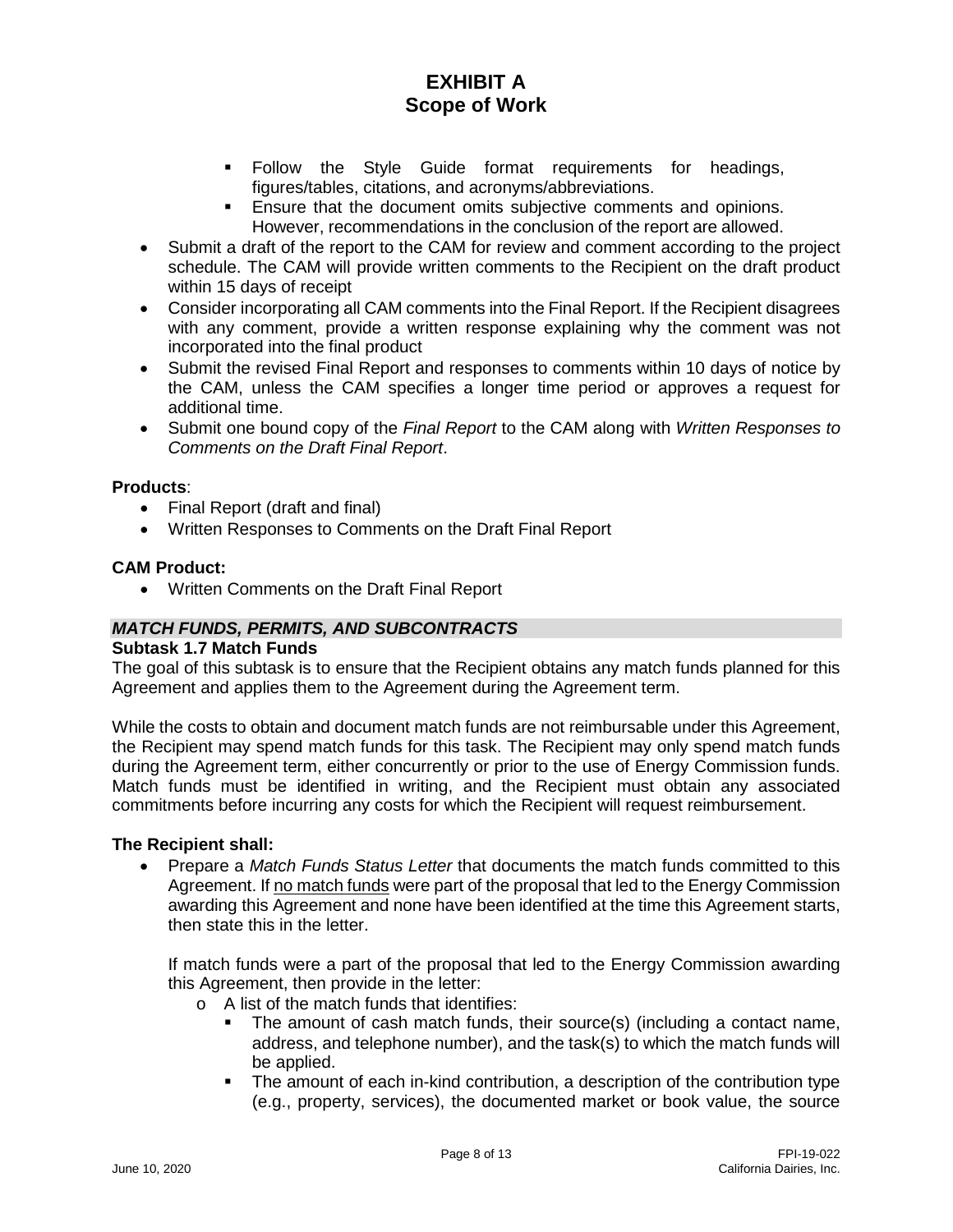(including a contact name, address, and telephone number), and the task(s) to which the match funds will be applied. If the in-kind contribution is equipment or other tangible or real property, the Recipient must identify its owner and provide a contact name, address, telephone number, and the address where the property is located.

- If different from the solicitation application, provide a letter of commitment from an authorized representative of each source of match funding that the funds or contributions have been secured.
- At the Kick-off meeting, discuss match funds and the impact on the project if they are significantly reduced or not obtained as committed. If applicable, match funds will be included as a line item in the progress reports and will be a topic at CPR meetings.
- Provide a *Supplemental Match Funds Notification Letter* to the CAM of receipt of additional match funds.
- Provide a *Match Funds Reduction Notification Letter* to the CAM if existing match funds are reduced during the course of the Agreement. Reduction of match funds may trigger a CPR meeting.

# **Products:**

- Match Funds Status Letter
- Supplemental Match Funds Notification Letter *(if applicable)*
- Match Funds Reduction Notification Letter *(if applicable)*

# **Subtask 1.8 Permits**

The goal of this subtask is to obtain all permits required for work completed under this Agreement in advance of the date they are needed to keep the Agreement schedule on track. Permit costs and the expenses associated with obtaining permits are not reimbursable under this Agreement, with the exception of costs incurred by University of California recipients. Permits must be identified and obtained before the Recipient may incur any costs related to the use of the permit(s) for which the Recipient will request reimbursement.

# **The Recipient shall:**

- Prepare a *Permit Status Letter* that documents the permits required to conduct this Agreement. If no permits are required at the start of this Agreement, then state this in the letter. If permits will be required during the course of the Agreement, provide in the letter:
	- $\circ$  A list of the permits that identifies: (1) the type of permit; and (2) the name, address, and telephone number of the permitting jurisdictions or lead agencies.
	- o The schedule the Recipient will follow in applying for and obtaining the permits.

The list of permits and the schedule for obtaining them will be discussed at the Kick-off meeting (subtask 1.2), and a timetable for submitting the updated list, schedule, and copies of the permits will be developed. The impact on the project if the permits are not obtained in a timely fashion or are denied will also be discussed. If applicable, permits will be included as a line item in progress reports and will be a topic at CPR meetings.

- If during the course of the Agreement additional permits become necessary, then provide the CAM with an *Updated List of Permits* (including the appropriate information on each permit) and an *Updated Schedule for Acquiring Permits*.
- Send the CAM a *Copy of Each Approved Permit*.
- If during the course of the Agreement permits are not obtained on time or are denied, notify the CAM within 5 days. Either of these events may trigger a CPR meeting.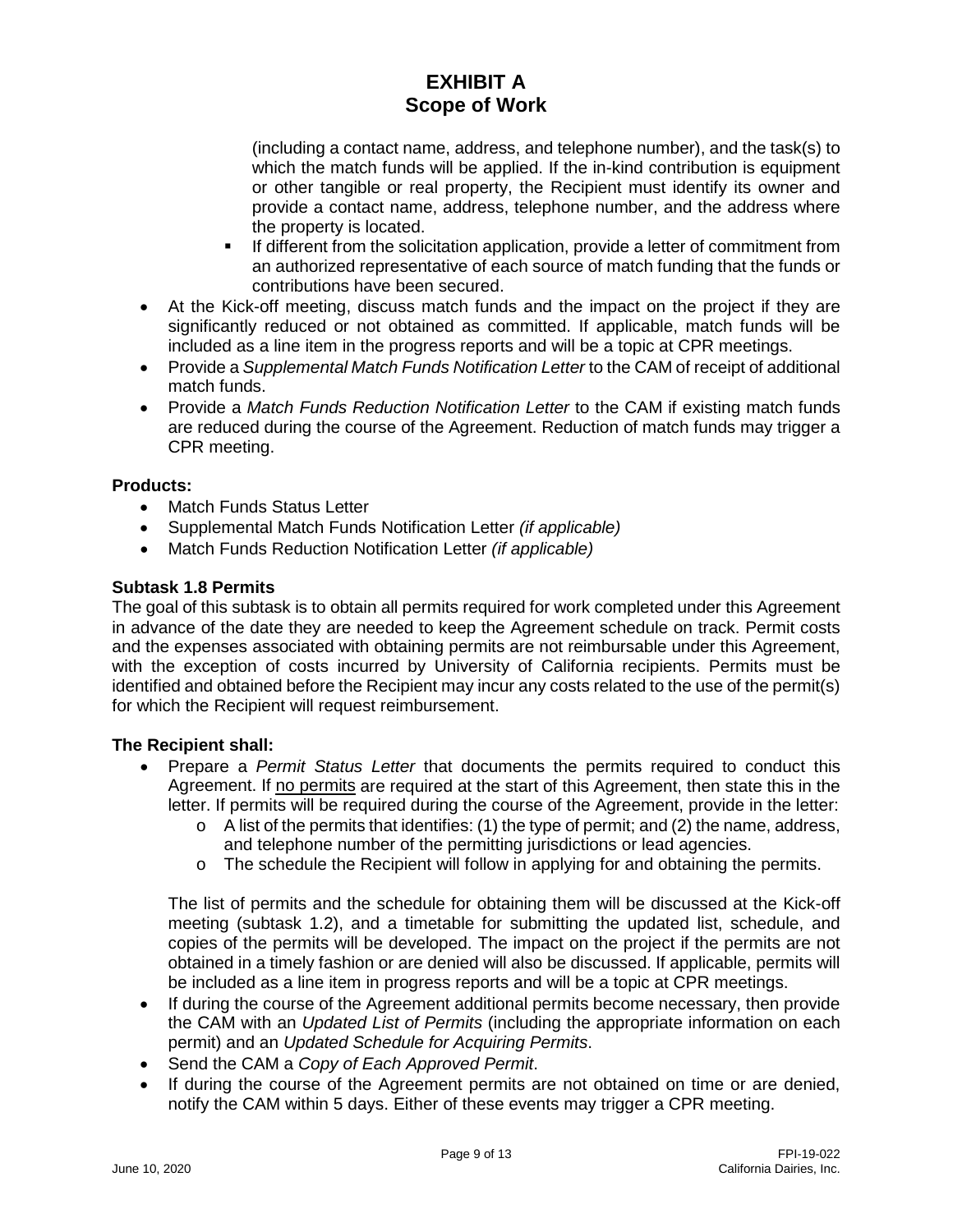#### **Products:**

- Permit Status Letter
- Updated List of Permits *(if applicable)*
- Updated Schedule for Acquiring Permits *(if applicable)*
- Copy of Each Approved Permit *(if applicable)*

### **Subtask 1.9 Subcontracts**

The goals of this subtask are to: (1) procure subcontracts required to carry out the tasks under this Agreement; and (2) ensure that the subcontracts are consistent with the terms and conditions of this Agreement.

#### **The Recipient shall:**

- Manage and coordinate subcontractor activities in accordance with the requirements of this Agreement.
- Incorporate this Agreement by reference into each subcontract.
- Include any required Energy Commission flow-down provisions in each subcontract, in addition to a statement that the terms of this Agreement will prevail if they conflict with the subcontract terms.
- If required by the CAM, submit a draft of each *Subcontract* required to conduct the work under this Agreement.
- Submit a final copy of the executed subcontract.
- Notify and receive written approval from the CAM prior to adding any new subcontractors (see the discussion of subcontractor additions in the terms and conditions).

### **Products:**

• Subcontracts *(draft if required by the CAM)*

# **IV. TECHNICAL TASKS**

# **TASK 2: SITE PREPARATION AND EQUIPMENT PROCUREMENT**

The goal of this task is to procure the necessary equipment and materials for the installation of the heat recovery systems and prepare the sites for their planned installations.

- Develop detailed equipment specifications based on the engineering requirements and specifications for each facility's operations.
- Develop any required bid documents for installation of the heat recovery systems.
- Secure bids for installation of the heat recovery systems.
- Establish purchase orders for the equipment, and arrange for shipment and receipt inspection of the equipment at the facilities.
- Secure building permits required for system installation.
- Identify the preliminary plans for equipment delivery.
- Provide a *Site Preparation and Equipment Procurement Memo* that shall include, but not be limited to:
	- Summary of the steps to prepare the sites;
	- Copy of the performance specifications for all equipment purchased by the grant;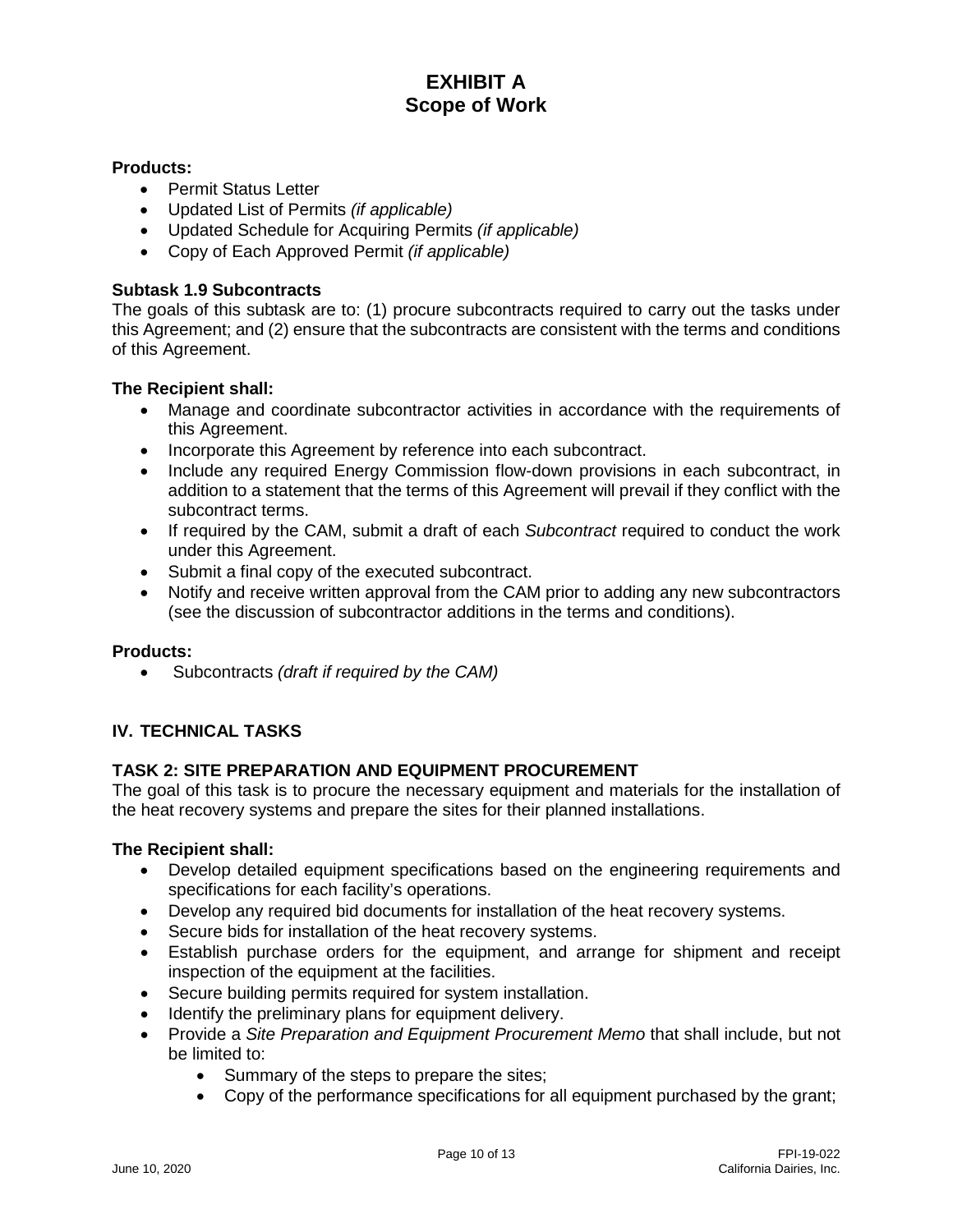- Summary of the bids received including bidder names;
- Copies of all required permits needed for installation at each site;
- Copies of the final procurement documents and purchase orders; and
- Status of the planned installation including preliminary schedule for equipment delivery and installation for each site.
- Prepare a *CPR Report #1* in accordance with subtask 1.3 (CPR Meetings).
- Participate in a CPR meeting.

#### **Products:**

- Site Preparation and Equipment Procurement Memo
- CPR Report #1

# **TASK 3: EQUIPMENT INSTALLATION**

The goal of this task is to install and commission the heat recovery systems for this project.

#### **The Recipient shall:**

- Install dryer heat recovery systems at one site, including heat transfer components.
- Install condensing economizers at both sites, including the heat exchangers, the mechanical system components, and the electrical and controls system components.
- Perform all required system safety checks.
- Commission the equipment and make adjustments as needed to meet the stated equipment performance specifications.
- Provide an *Equipment Installation Memo* that shall include, but not be limited to:
	- Summary of the equipment installation requirements for each demonstration site;
	- Identification of barriers involved during installation and discuss the steps taken to overcome those barriers; and
	- Discuss results of equipment start-up and commissioning at each site with respect to whether the equipment as installed meets the stated performance specifications.
- Prepare a *CPR Report #2* in accordance with subtask 1.3 (CPR Meetings).
- Participate in a CPR meeting.

#### **Products:**

- Equipment Installation Memo (draft and final)
- CPR Report #2

# **TASK 4: MEASUREMENT AND VERIFICATION**

The goal of this task is to report the benefits resulting from this project by performing measurement and verification (M&V) of GHG emission and energy consumption reduction.

- Enter into agreement with M&V subcontractor per Task 1.9.
- Coordinate site visits with the M&V subcontractor at the demonstration sites
- Develop M&V protocol for pre-installation measurements (and calculations) of:
	- o Electric, natural gas and/or other fossil fuel consumption and GHG emissions (use appropriate emissions factor from Attachment 8 of the grant solicitation) of the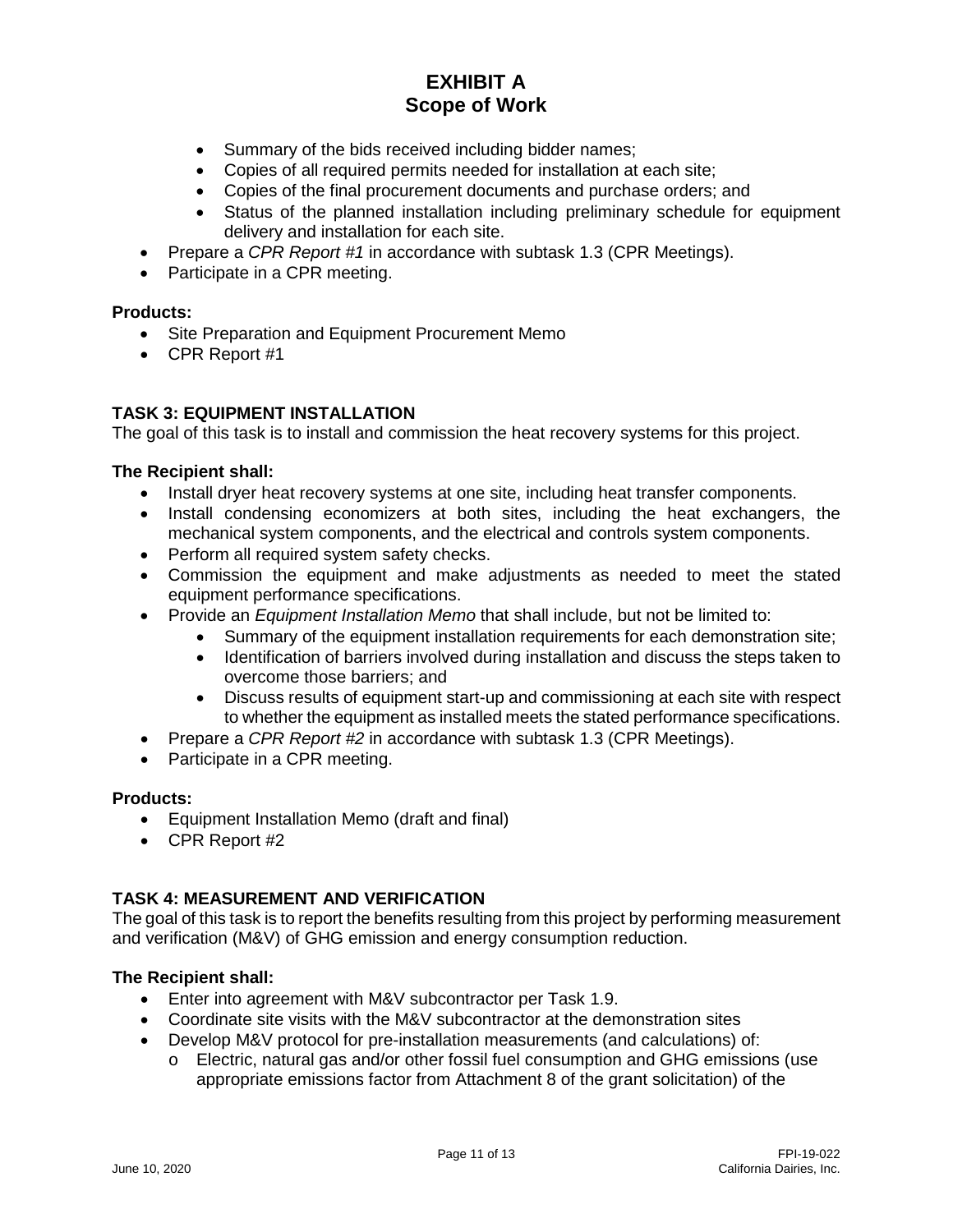equipment/process/system(s)/sub-system(s) that are to be upgraded and/or replaced and/or modified.

- Ensure installation of sub-metering equipment and data loggers for pre/post data analysis.
- Prepare and provide a detailed *M&V Plan* for each project demonstration site to include but not be limited to:
	- $\circ$  A description of the monitoring equipment and instrumentation which will be used.
	- o A description of the key input parameters and output metrics which will be measured.
	- o A description of the M&V protocol and analysis methods to be employed.
	- o A description of the independent, third-party M&V services to be employed, if applicable.
- Perform three months (or shorter period as approved in writing by the CAM) of preinstallation measurements (and calculations) based on the M&V protocol for preinstallation.
- Prepare and provide a *Pre-Installation M&V Findings Report* for each demonstration site that includes M&V protocol, pre-install measurements (and calculations), analysis, and results performed in this task.
- Develop M&V protocol for post-installation measurements (and calculations) of:
	- o Electric, natural gas and/or other fossil fuel consumption and GHG emissions (use appropriate emissions factor from Attachment 8 of the grant solicitation) of the equipment/process/system(s)/sub-system(s) that will be upgraded and/or replaced and/or modified.
- Perform 12 months (or shorter period as approved in writing by the CAM) of postinstallation measurements based on M&V protocol for post-installation.
- Provide a summary of post-installation M&V progress in Progress Report(s) (see subtask 1.5) which shall include but not be limited to:
	- o A narrative on operational highlights from the reporting period, including any stoppages in operation and why; and
	- o A summary of M&V findings from the reporting period.
- Analyze post-installation electrical, natural gas and/or other fossil fuel consumption and GHG emissions.
- Prepare and provide a *Post-Installation M&V Findings Report* for each demonstration site that includes M&V protocol, pre and post install measurements (and calculations), analysis, and results performed in this task. Results should at a minimum report on the reduction of electricity, natural gas and/or other fossil fuel usage and reductions of GHG emissions that directly result from this project and include the following:
	- o Provide all key assumptions used to estimate and determine energy and GHG emission reductions (and additions, if applicable).
	- o Provide all key assumptions used to estimate projected benefits, including targeted market sector (e.g., population and geographic location), projected market penetration, baseline and projected energy use and cost, operating conditions, and emission reduction calculations.
	- o Discuss whether the energy and GHG emission reductions identified in section II. C were met.

# **Products:**

- M&V Plan (draft and final)
- Pre-Installation M&V Findings Report (draft and final)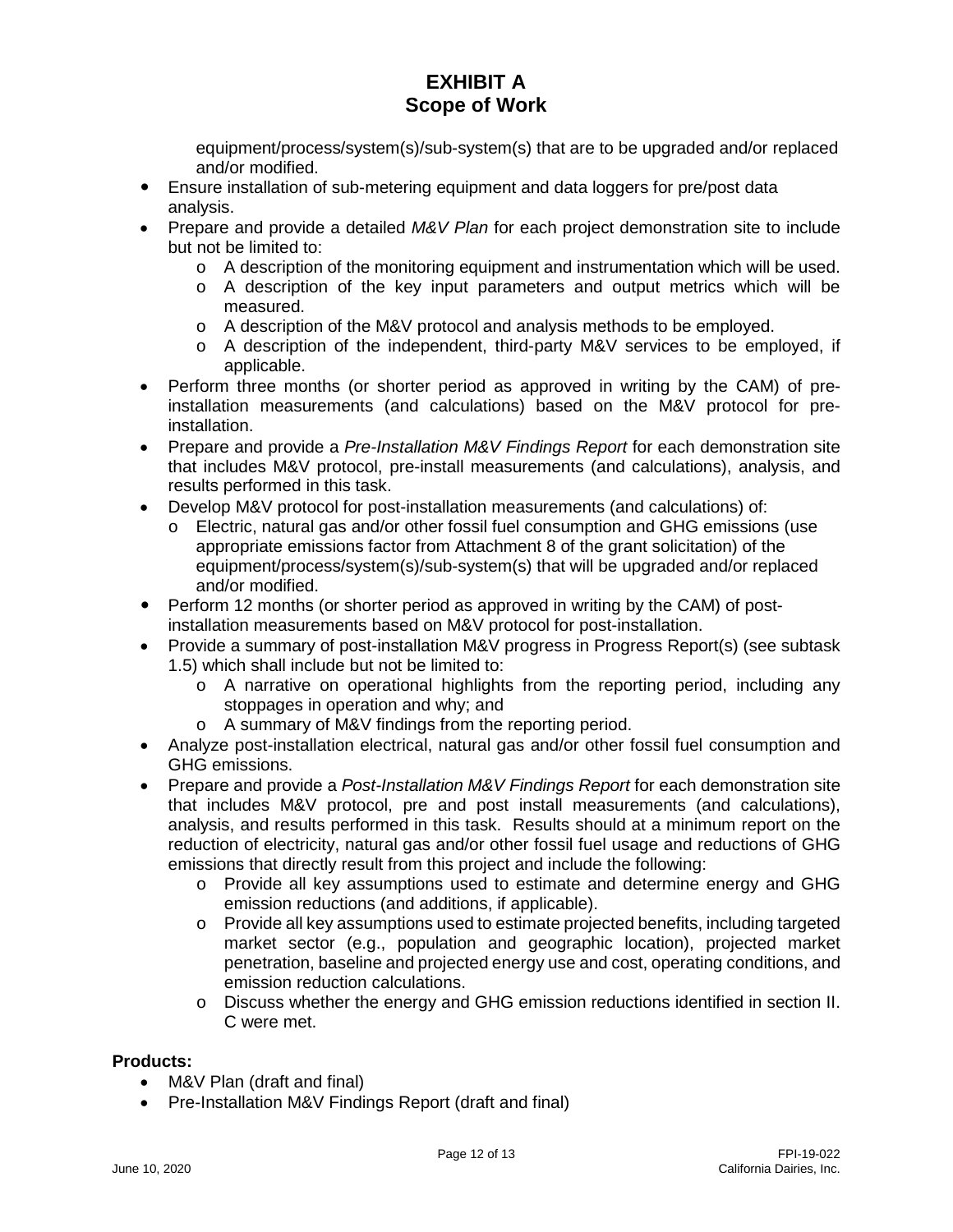• Post-Installation M&V Findings Report(s) (draft and final)

# **TASK 5: TECHNOLOGY/KNOWLEDGE TRANSFER ACTIVITIES**

The goal of this task is to make the knowledge gained, project results, and lessons learned available to the public and key decision makers.

#### **The Recipient shall:**

- When directed by the CAM, develop *Presentation Materials* for an Energy Commissionsponsored conference/workshop(s) on the project.
- When directed by the CAM, participate in workshops symposium(s) sponsored by the California Energy Commission.
- Provide at least (6) six *High Quality Digital Photographs* (minimum resolution of 1300x500 pixels in landscape ratio) of pre and post technology installation at the project site(s) or related project photographs.

#### **Products:**

- Presentation Materials (draft and final)
- High Quality Digital Photographs

# **V. PROJECT SCHEDULE**

Please see the attached Excel spreadsheet.